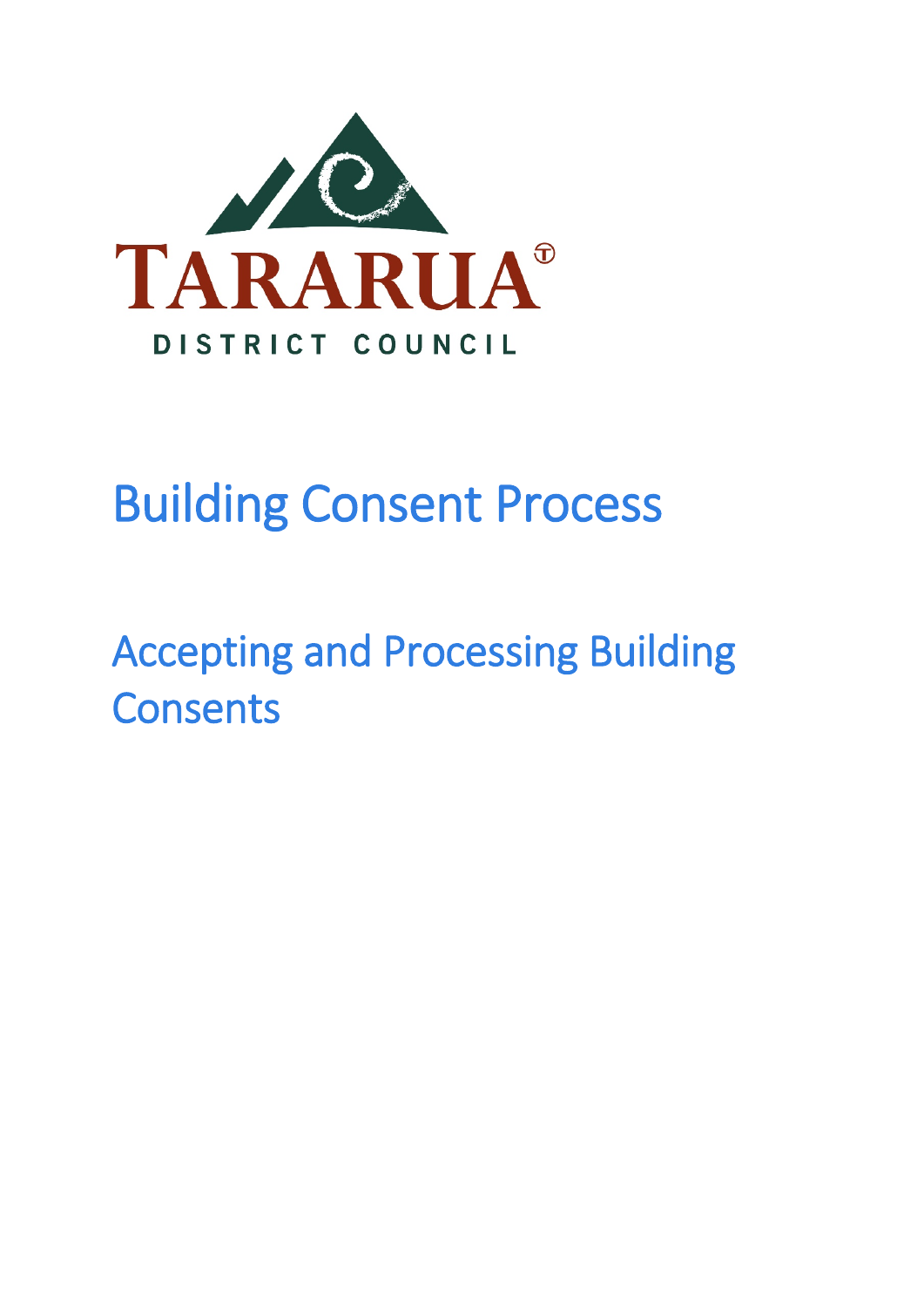# **Contents**

# Accepting and processing your consent

|                                                                          | Page |
|--------------------------------------------------------------------------|------|
| What is a Building Consent?                                              | 4    |
| Project Information Memoranda/Consent conditions and advice notes        | 4    |
| Completing your application                                              | 5    |
| Location plan                                                            | 5    |
| Site plan                                                                | 5    |
| Floor plan                                                               | 6    |
| Elevations                                                               | 6    |
| <b>Cross-Sections</b>                                                    | 6    |
| New buildings or major extensions                                        | 6    |
| Restricted Building Work (RBW) and Licensed Building Practitioners (LBP) | 7    |
| <b>Producer statements</b>                                               | 7    |
| Alterations to existing buildings (s112)                                 | 8    |
| Change of Use (s115)                                                     | 8    |
| Specified intended life                                                  | 9    |
| <b>Extension of life</b>                                                 | 9    |
| Sub-Division of buildings                                                | 9    |
| Building on land subject to natural hazards                              | 10   |
| Compliance schedule                                                      | 10   |
| Additional requirements for commercial and industrial buildings          | 10   |
| Earthquake-Prone buildings (including heritage buildings)                | 11   |
| Use by the public                                                        | 11   |
| Access and facilities for people with disabilities                       | 11   |
| Structural design and producer statements                                | 11   |
| Fire rating behaviour and egress                                         | 12   |
| Lift requirements                                                        | 12   |
| Trade waste                                                              | 12   |
| Health                                                                   | 13   |
| Dams                                                                     | 13   |
| Lodging your application                                                 | 13   |
| Consent fees                                                             | 13   |
| Timeframes for processing                                                | 14   |
| Multi-use building consents - timeframes for processing                  | 14   |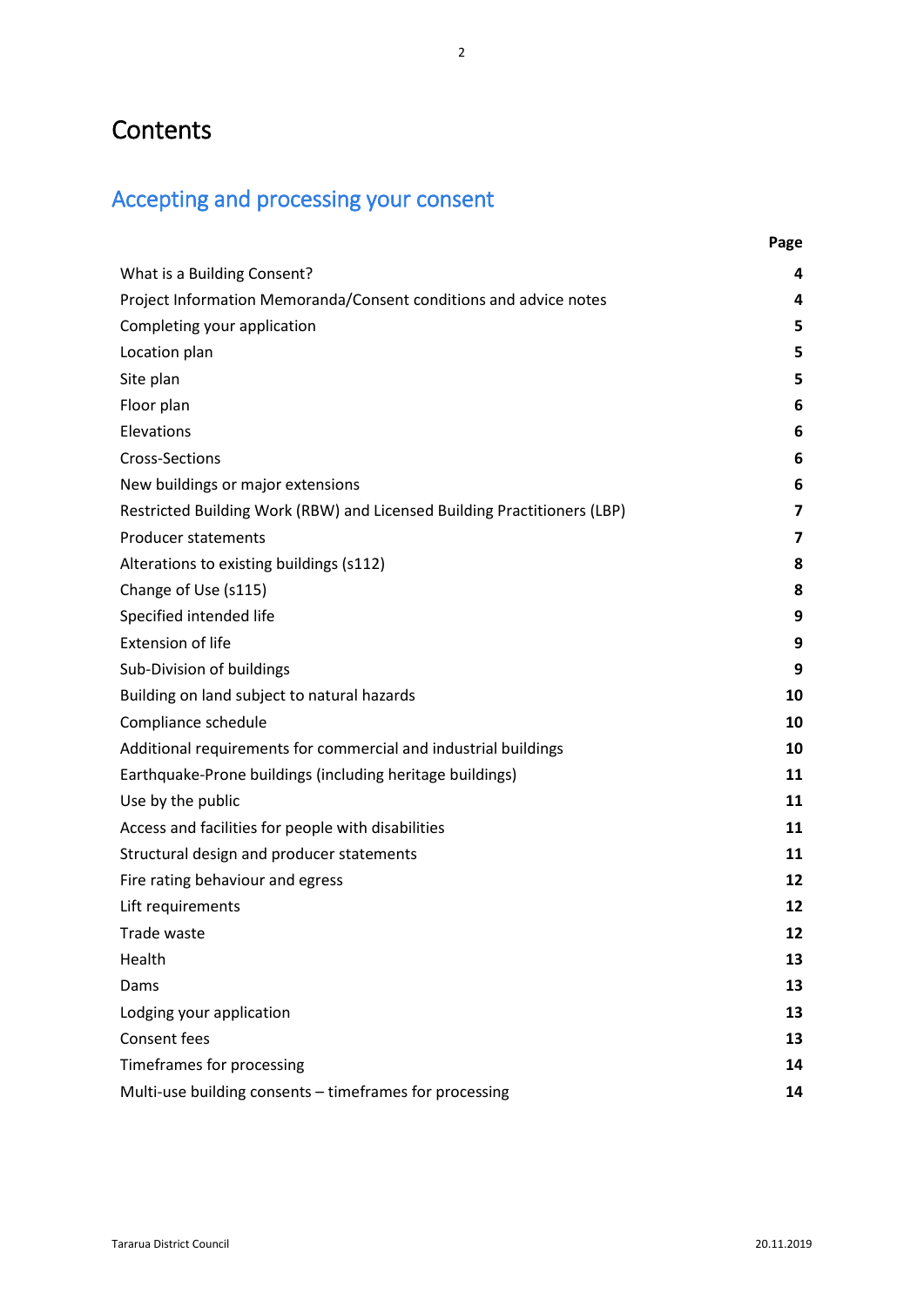# Processing your Consent

|                                                                          | Page |
|--------------------------------------------------------------------------|------|
| Requirements of the New Zealand Building Code (NZBC)                     | 15   |
| Who processes your consent?                                              | 15   |
| <b>Resource Management Act requirements</b>                              | 16   |
| Council may refuse to issue a consent                                    | 16   |
| Identifying the required inspections                                     | 16   |
| Granting the consent                                                     | 17   |
| Issuing the consent                                                      | 17   |
| Invoices and payments                                                    | 17   |
| Council will not grant your consent until fees and levies have been paid | 17   |
| How long is the consent valid?                                           | 17   |
| Content of your building consent document                                | 18   |
| Complaints or enquiries                                                  | 18   |
| Determinations                                                           | 18   |
| The Building Consent process                                             | 19   |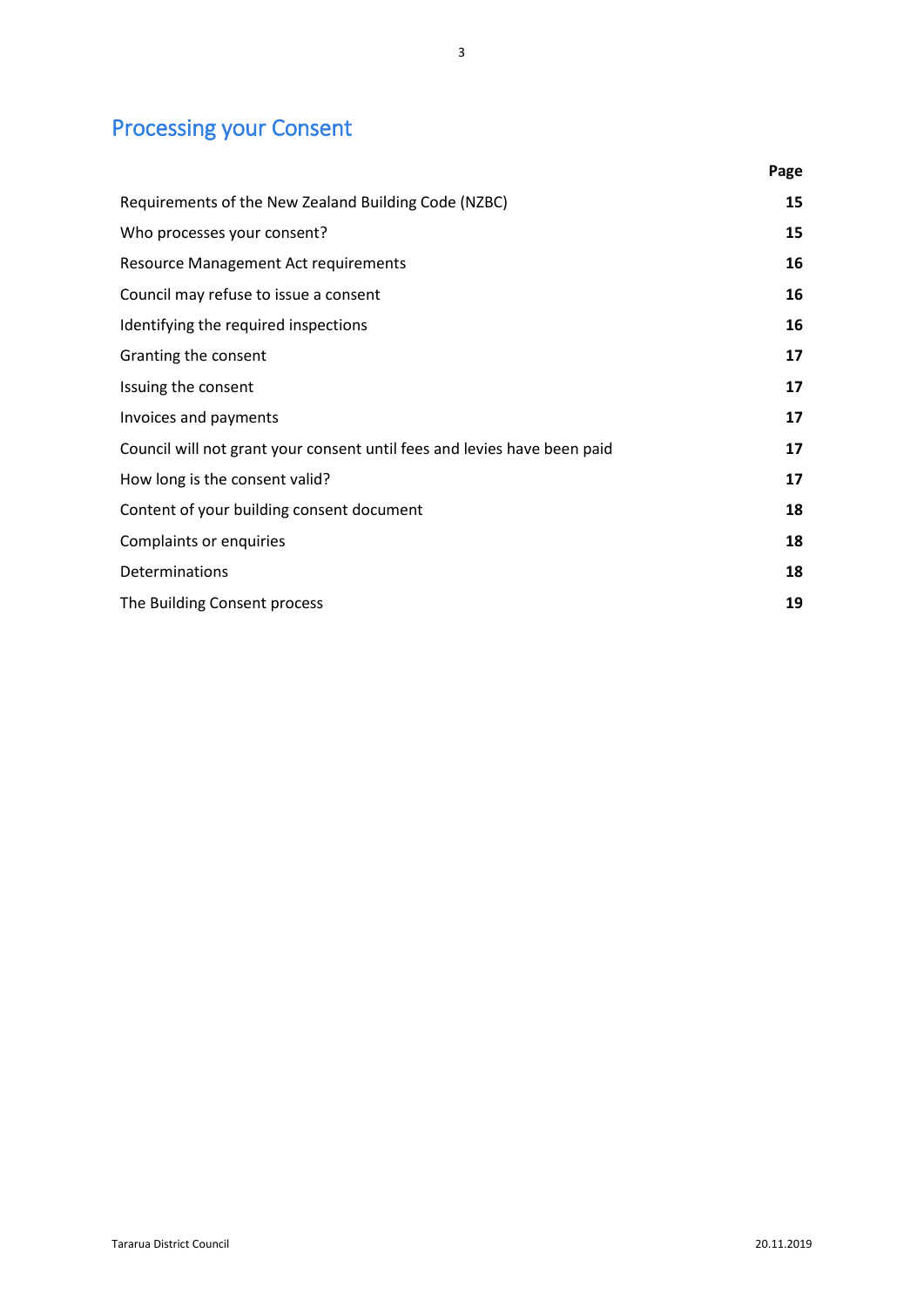# Applying for a Building Consent

#### What is a Building Consent?

A Building Consent is a document from the Building Consent Authority (BCA) in your region, confirming that your proposed building work is permitted to proceed within the restrictions of any conditions that may be contained in the Consent. A building consent is the formal approval that the proposed work meets the requirements of the New Zealand Building Act, Building Regulations and the Building Code. A Building Consent is required for any structures that are not specifically exempted from consent requirements by Schedule 1 of the Building Act 2004.

For most building, plumbing and drainage work, a building consent is required. Works exempt from building consent requirements tend to be of a small scale, being within certain dimensional or volume limitations.

You can obtain a list of what is exempt from the Ministry of Business Innovation and Employment website or by phoning the Building Department at the Council. If there is any doubt as to whether your project is exempt or not, please check with the Council.

It is an offence to carry out building work that is not exempt except in accordance with a Building Consent.

#### Project Information Memorandum/Consent Conditions and Advice Notes

A Project Information Memorandum (PIM) is a document that lets the applicant know important issues that may affect their building project; this application is voluntary. The issues that must be addressed are stipulated in the Act and include, but are not limited to, Resource Management Act requirements, and stability and flooding details.

However, the Council must still consider these issues when processing your Building Consent and the requirement of the various plans, that control building in our region, will be identified in your consent as either conditions or advice notes.

When a building consent is issued there may be a number of conditions or advice notes attached to the building consent document. Only conditions permitted by the Building Act may be placed on building consents. These may be in relation to;

- Section 90, Inspections by building consent authority
- Section 113, Buildings with specified intended lives
- Section 71, Building on land is subject to natural hazards
- Section 75, Construction of building on 2 or more allotments
- Section 67, Territorial authority may grant building consent subject to waivers or modifications of the building code

It is critical that these conditions are followed and advice notes should be carefully observed.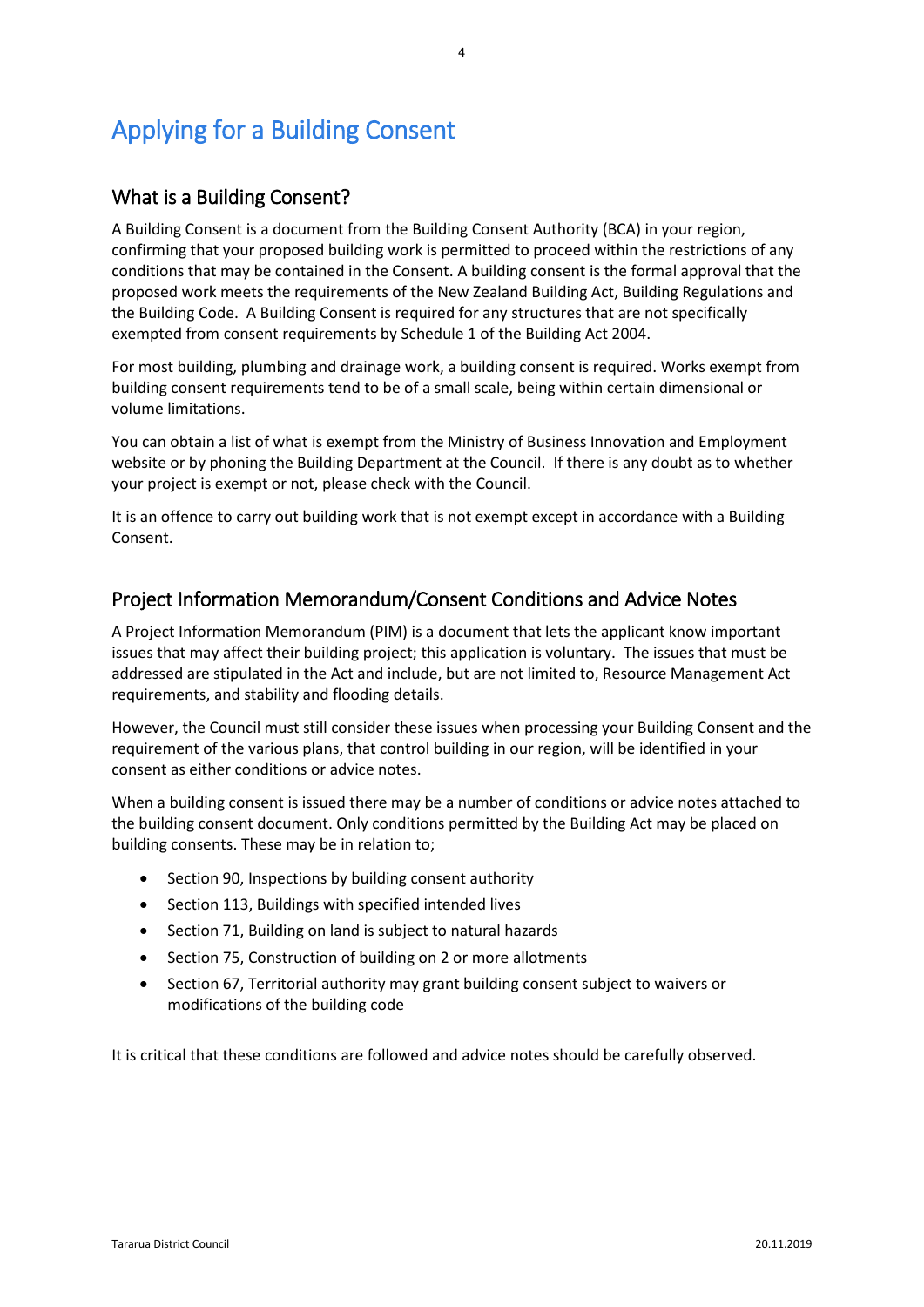#### Completing Your Application

Every application must be made on the prescribed form; these are available on our website: [www.tararuadc.govt.nz](http://www.tararuadc.govt.nz/)

Your application can also be completed online at the website: [www.goshift.co.nz](http://www.goshift.co.nz/)

The form must be completed in full, including the list of building code means of compliance; this should be completed by the designer.

The Council has firm requirements on the standard that the application form, plans and supporting documentation must meet. The application form must be completed online. Do not hesitate to ask for help with any part of the application when applying for your building consent.

Together with your application form, you are required to provide copies of the plans. It is important that your plans are clear, concise and drawn to scale on white paper in black ink. Pencil drawings will not be accepted. Plans should NOT be drawn on graph paper under any circumstance.

The plans should include:

- Location plan
- Site plan
- Floor plan of each floor (if there is more than one), an elevation of each exterior wall
- Drainage plan
- Foundation layout
- Sufficient cross-sections to show the full nature and extent of the work
- Full set of construction details of specifications

#### Location Plan



#### Site Plan

The site plan must be drawn to scale and should show all buildings on the site and their relationship to the boundaries. Normal scale is 1:200. We recognise that this is not always possible for buildings on country properties. Please ask the Duty Building Officer what details are required if this is the case with your application.

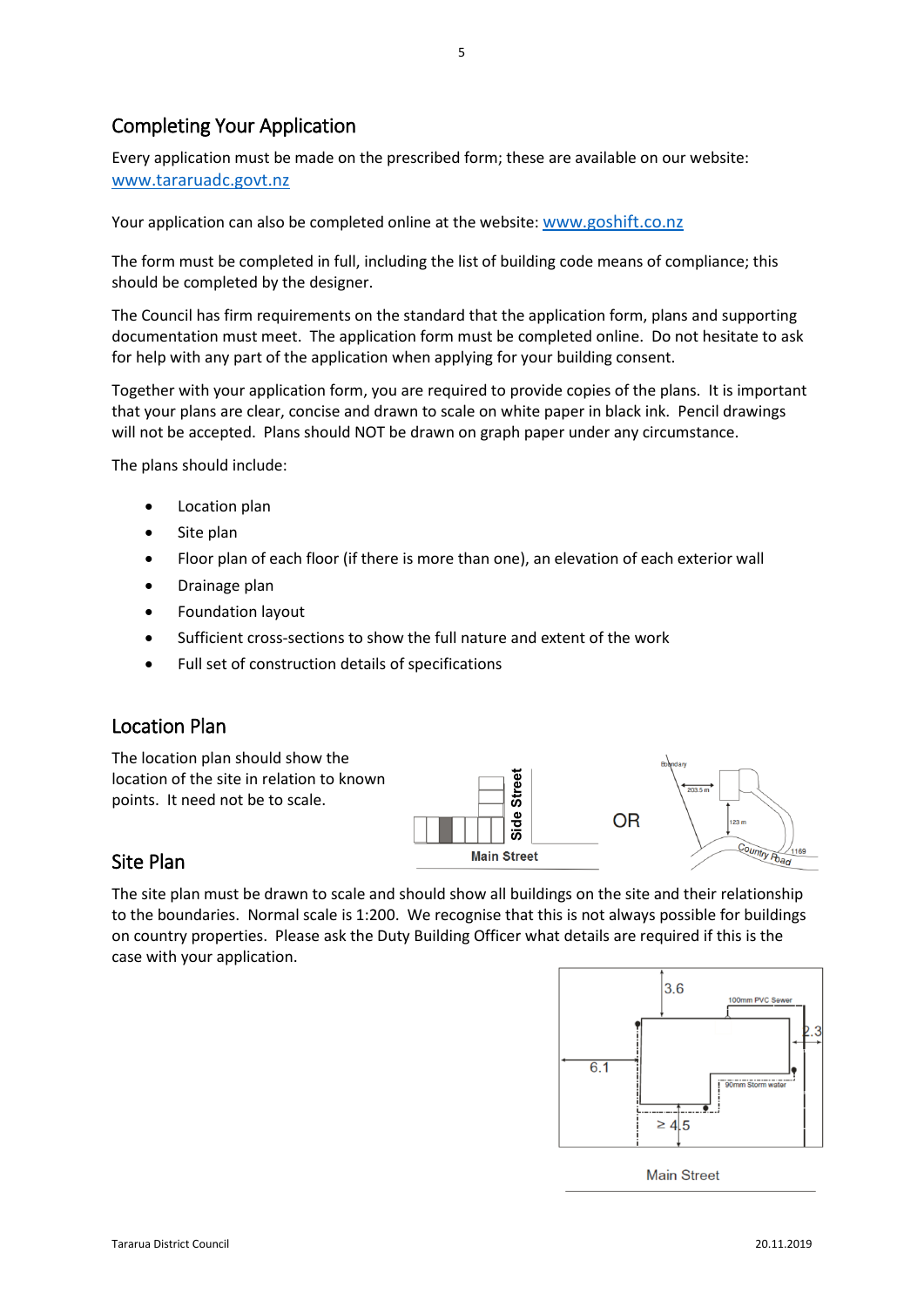#### Floor Plan – Scale 1:50 or 1:100

The floor plan should clearly show doors, windows, the rooms on that floor and the intended use of that room. Show the fittings within the room such as benches in the kitchen, bath and basin in the bathroom and the position of the pan in the toilet compartment.

#### Elevations – Scale 1:50 or 1:100

Provide an elevation of each exterior wall showing all openings, doors etc. For new dwellings and substantial additions, a weather-tightness matrix must be supplied for each elevation. The matrix is a scoring system that



determines if your choice of exterior cladding must have a drained and ventilated cavity behind it or not.

A fact sheet on the weather-tight matrix is available on request or on the MBIE website: [www.building.govt.nz](http://www.building.govt.nz/)



#### Cross-sections – Scale 1:50

Supply cross-sections of the building that clearly show the method of construction, details of the materials intended to be used and accurately show floor levels and adjacent ground levels.

#### New Buildings or Major Extensions

- When erecting a new building or a major extension, the following additional information is normally required.
- Full bracing calculations
- Detail of all insulation (H1 calculations)
- Drainage plans:
- If the property is rural, a septic tank must comply with the Manawatu-Wanganui Regional Council's One Plan requirements.

Ground bearing capacity tests:

• Engineer designed foundations may be required if the ground bearing capacity is found to be unsuitable. Generic type sheds do not generally require this type of foundation design.

Specifications must be specific to the project:

• If using a Master Spec type form, the details not relevant to the Building Consent must be deleted. This also applies to any manufacturer's specifications, E2 pages etc. All non-relevant material removed.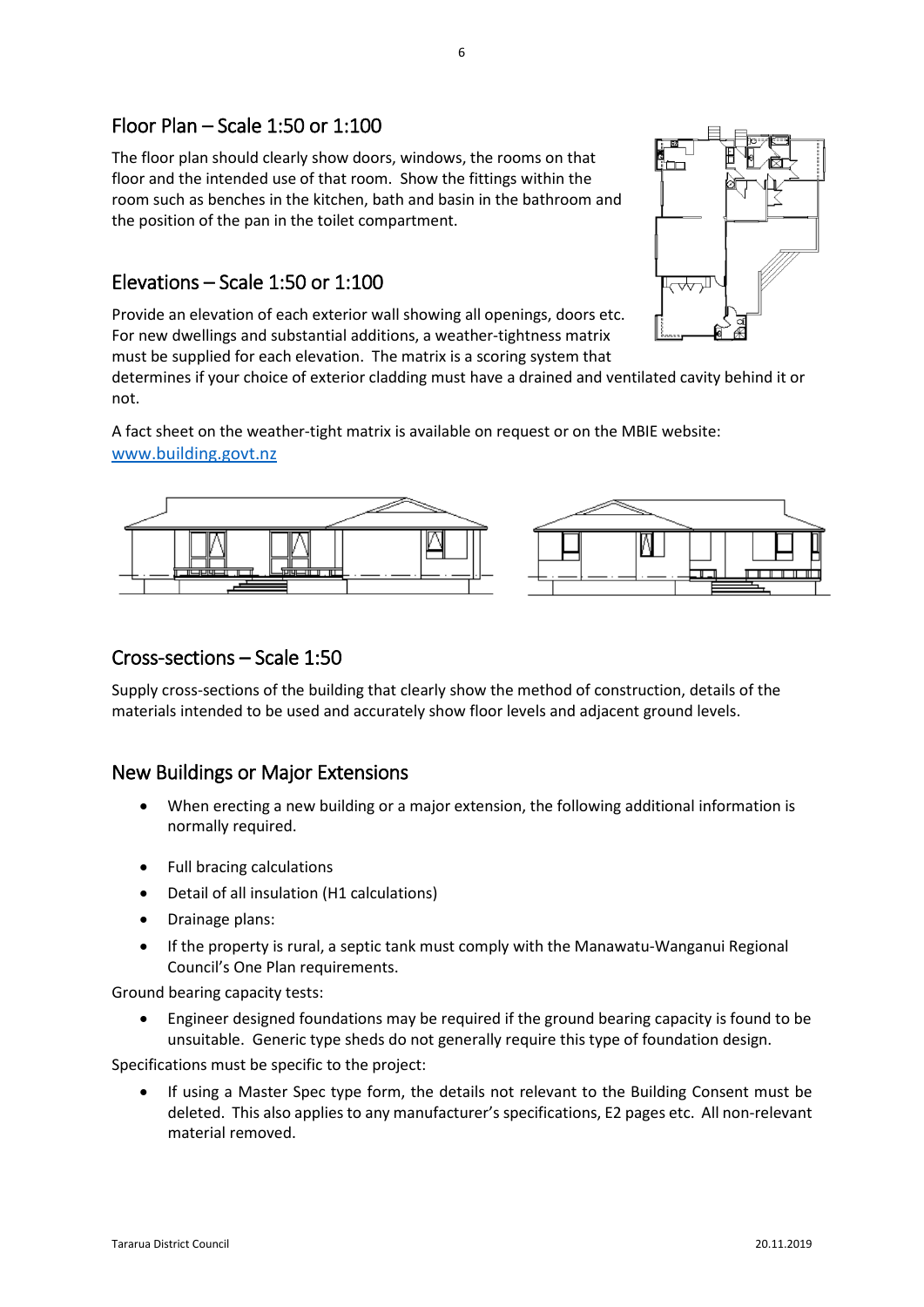#### Restricted Building Work (RBW) and Licensed Building Practitioners (LBP)

If your project includes structural or weather-tightness work on a residential dwelling, the work may be classed as 'Restricted Building Work'. This type of work must be designed and built (or supervised) by a Licensed Building Practitioner (LBP).

Your application will need to include a design certificate from the LBP that carried out the design work.

You will also need to provide Council with a list of LBP's who will carry out the building work. It is best if the names and registration numbers of these licensed tradespeople are provided on the consent application form. But, the LBP names and registration numbers of the licensed tradespeople must be provided before the first inspection.

You can provide the list after your consent has been issued but you should be aware that the work must not start until you have provided Council with names of the LBP's. This can be done by completing the form supplied with your approved consent.

It is possible in some circumstances to get an **Owner Building Exemption** for DIY work that is Restricted Building Work. Owner-builders are able to carry out restricted building work (RBW) on their own home. You are an owner-builder if you:

- Live in or are going to live in the home (includes a Bach or holiday home)
- Carry out the RBW on your own home yourself, or with the help of your unpaid friends and family members, and
- Have not, under the owner-builder exemption, carried out RBW to any other home within the previous 3 years.

Before you can use the owner-builder exemption you need a written declaration showing that you meet the owner-builder criteria. The statutory declaration form has to be witnessed and signed by a Justice of the Peace or someone else authorised by law to do so.

More information is available on the Ministry of Business Innovation and Employment website [www.building.govt.nz.](http://www.building.govt.nz/) Applications that include Owner Building Exemption must be lodged with completed forms 2b and 2c attached. These forms are also available on our website.

#### Producer Statements

Any part of the structure that is outside the scope of New Zealand Standard 3604 (the standard for light timber framed buildings) or any other documents cited within the compliance documents, may require a Producer Statement. Besides the supply of Producer Statements for commercial buildings, Producer Statements may be supplied for a number of specific design elements in residential dwellings.

These may range from membrane roofs to steel beams over a garage entrance. The supply of a Producer Statement in no way compels the Council to accept an alternative solution. The Act stipulates that Council must be 'satisfied on reasonable grounds' that any building element or design meets the provisions of the various codes. As such, Council has sole discretion on acceptance of Producer Statements and technical reports.

Council generally accepts Producer Statements from engineers that hold a current Chartered Professional Engineers (CPEng) practicing certificate and from persons who are qualified and experienced in the specific field for which the Producer Statement is being issued.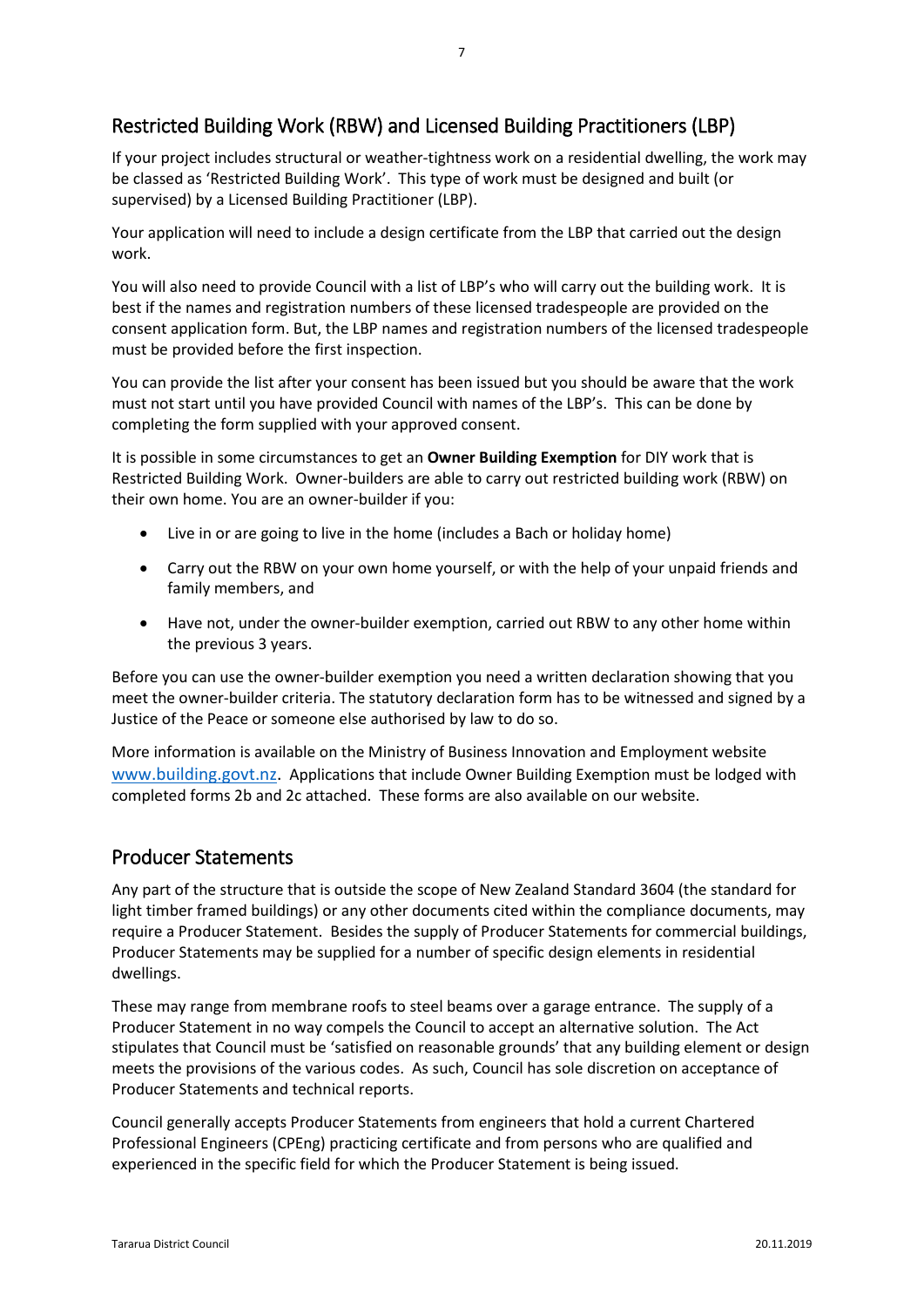- PS1: Design
- PS2: Design Review
- PS3: Construction
- PS4: Construction Review

#### Alterations to Existing Buildings (section 112)

Council must not grant a building consent for the alteration of an existing building or part of an existing building unless it is satisfied that after the alteration the building will:

- a) Comply as near as reasonably practicable with the Building Code provisions for means of escape from fire and access and facilities for people with disabilities.
- b) Continue to comply with the other provisions of the Building Code to at least the same extent as before the alteration.

Council may, by written notice, grant an application to allow alterations to take place without the building complying with the relevant provisions of the Building Code if it is satisfied that:

- If the building were to comply with the relevant provisions of the Building code, the alteration would not take place
- The alterations will result in improvements to the means of escape from fire or access and facilities for people with disabilities or
- The improvements outweigh any detriment likely to arise as a result of the other noncompliance with the Building Code.

#### Change of Use, Extension of Life and Subdivision of Buildings (sections 114 -116A)

An owner of a building must give written notice to the Council if they propose to change the use of a building, or extend the life of a building with a specified intended life. Notice must also be given if the owner of a building proposes to sub-divide land in a manner that affects a building.

#### Change of Use (section 115)

The change of use of a building, whether that change required building work or not, will trigger the 'Change of Use' provisions of the Act. Section 114 and 115 of the Building Act 2004 stipulate the matter that must be considered for any change of use of a building (this includes things such as converting a residential dwelling into a commercial premises or a sleep-out into a hairdressing salon).

The applicant will need to consider all the requirements of Section 115(b). The specific degree of structural strengthening required (if any) cannot be assessed until a comprehensive evaluation of existing building strength is made.

An owner of a building must not change the use of a building unless the Council gives the owner written notice stating that the Council is satisfied that the building in its new use will comply with the provisions of the Building Code that relate to: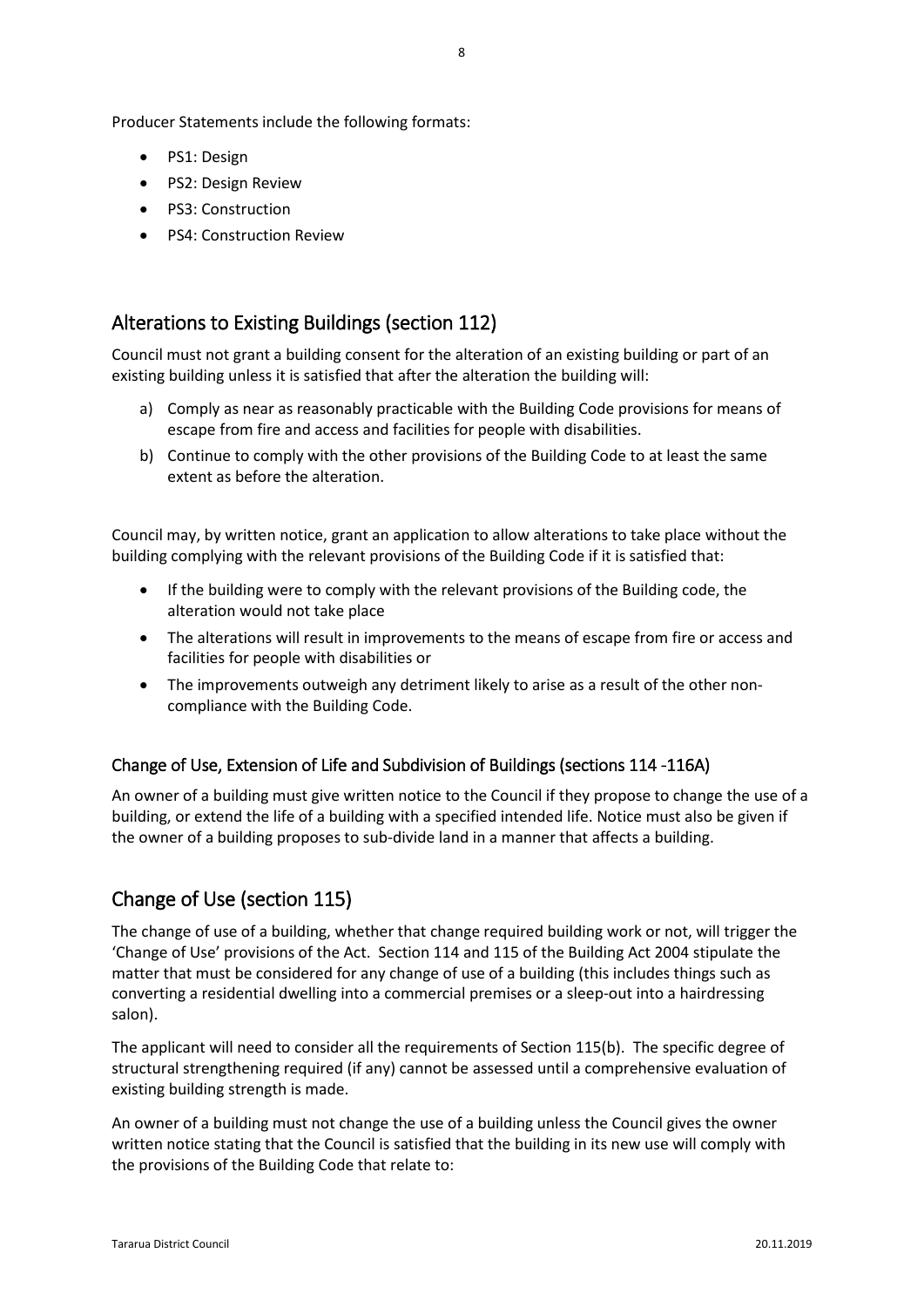- a) Means of escape from fire, protection of other property, sanitary facilities, structural performance, and fire-rating performance
- b) Access and facilities for people with disabilities.

It must also comply with the other provisions of the Building Code to at least the same extent as before the change of use.

If the building is being changed to include a household unit/s where these did not previously exist, the building must then comply as nearly as reasonably practicable with the Building Code in all respects. This will require a significant assessment of the existing building across all relevant aspects of the Building Code, and decisions will need to be made about what constitutes "as near as reasonably practicable' about a range of Building Code clauses.

#### Specified Intended Life

Only a Building Consent Authority can grant a building consent for a building with a specified intended life. This is on the condition that the building must be altered, removed or demolished before the end of the specified life, and any other conditions the Council considers necessary.

#### Extension of Life

Where a building consent has been issued subject to the condition that the building must be altered on or before its specified intended life (imposed under section 113 Building Act 2004) the life of such a building may not be extended unless written consent is obtained from the Council. The Council can only give its consent if it is satisfied that the building has been altered in accordance with the condition and it will comply with section 112 of the Act.

#### Sub-Division of Buildings

Council must not issue a certificate under section 224(f) of the Resource Management act 1991 for the purposes of giving effect to a sub-division affecting a building or part of a building unless it is satisfied, on reasonable grounds, that the building will comply as is reasonably practicable, with every provision of the Building Code that relates to one or more of the following:

- Means of escape from fire
- Access and facilities for people with disabilities
- Protection of other property

The building must also continue to comply with the other provisions of the building code at least to the same extent as before the subdivision application was made. This will often require a building consent application to undertake any necessary work to upgrade a building.

#### Building on Land Subject to Natural Hazards

Unless specific mitigating measures are taken to protect the land, building work, or other property from the natural hazard or hazards, or to prevent acceleration or worsening of a natural hazard or hazards, Council must refuse to grant a building consent for the construction of a building or major alterations to a building.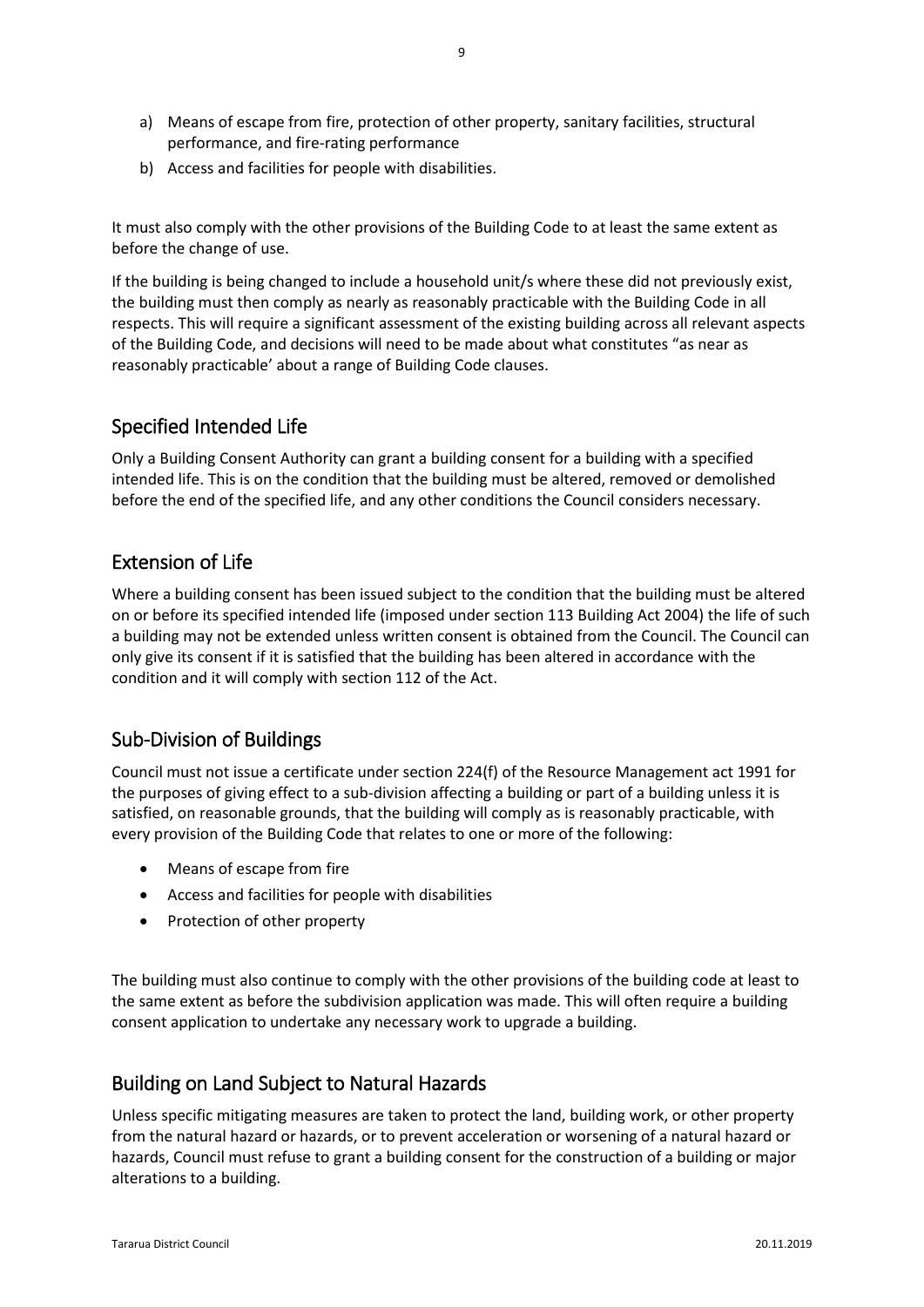In terms of section 71(3) a natural hazard means any of the following:

- Erosion (including coastal erosion, bank erosion and sheet erosion).
- Falling debris (including soil, rock, snow and ice.
- Subsidence
- Inundation (including flooding, overland flow, storm surge, tidal effects and ponding).
- Slippage

In some instances, it may not be reasonable to mitigate a natural hazard but it may be reasonable and appropriate for Council to consider a waiver or modification of the Building Code.

This will be considered on a case by case basis upon application from the building owner supported with the appropriate documentation.

When a building consent is granted for building work on land subject to natural hazards, Council must include as a condition of the consent, that Council will on issuing the consent, notify the consent to the Registrar-General of Land. Where the building work occurs on Maori land the Registrar of the Maori land Court will be notified. In the case of Crown land, the appropriate Minister and the Surveyor-General will be notified. Such notifications are required to be recorded on the relevant Certificate/s of Title.

In the event that the hazard no longer exists, Council must notify the appropriate agency to have the notification removed from the Certificate/s of Title.

#### Compliance Schedule

Under the Building Act 2004, buildings require a Compliance Schedule if they contain certain systems or features e.g. fire safety systems, lifts etc. These are known as 'specified systems'. This applies mainly to commercial buildings but if a residential dwelling contains a cable car, it will require a Compliance Schedule.

A list of specified systems is available under the Compliance Schedule section on the Building Consent Application Form. The items discussed above will require regular maintenance to ensure that they retain their efficiency and effectiveness. If your building contains specified systems, you must complete the section in the application form called Compliance Schedule and supply with your application, the maintenance, inspection and reporting conditions for each system.

Once in place, the system will require a yearly Building Warrant of Fitness.

#### Additional Requirements for Commercial and Industrial Buildings

Commercial buildings require additional considerations by the Council, as they frequently, by their very nature, are accessible to the public and/or have large numbers of occupants. The Council is required by the Building Act 2004 to consider access for people with disabilities, fire egress, structural behaviour and other matter over and above the usual issues checked in a single residential building.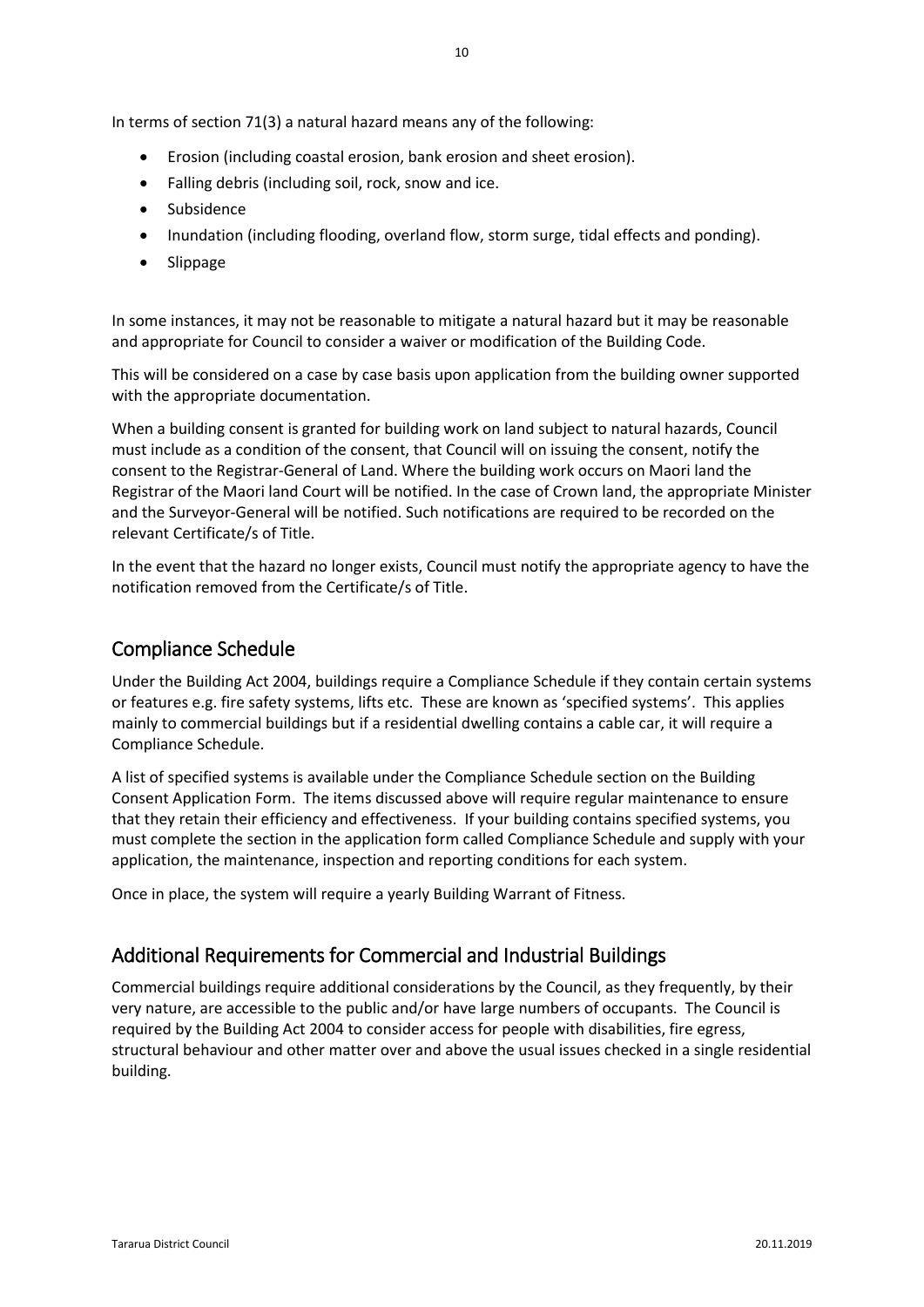#### Commercial Buildings – Earthquake Prone Buildings (incl. Heritage)

From 1 July 2017 the Building (Earthquake-prone Buildings) Amendment Act 2016 took effect. It ensures the way our buildings are managed for future earthquakes is consistent across the country and provide more information for people using buildings, such as notices on Earthquake prone buildings and a public register.

The revised legislation recognises the complexities associated with the remediation of earthquakeprone heritage buildings. Owners of earthquake-prone category 1 listed buildings and those on the National Historic Landmarks List will be able to apply for extensions of up to 10 years to the national timeframes for strengthening.

If you are applying for a consent for work on a Heritage listed building the Council must notify Heritage New Zealand within 5 days of receiving the application.

#### Commercial Buildings – Use by the Public

If the building is classified as a Building for Public Use under the Building Act 2004, it is illegal for members of the public to use the building until the Code Compliance Certificate has been issued or a Certificate of Public Use has been applied for and granted by the Council. Please check with the Council when submitting the consent whether this restriction will apply.

#### Commercial Buildings – Access and Facilities for People with Disabilities

Section 118 and Schedule 2 of the Building Act 2004 outline a large range of commercial buildings, to which access and facilities for people with disabilities are to be provided for. This schedule describes most commercial buildings and/or building use.

The objective of New Zealand Building Code Section D1.1(c) is to:

#### *"Ensure people with disabilities are able to enter and carry out normal activities and functions within buildings".*

They are not to be discriminated against due to their disability, which may be due to a short-term accident or be a long-term disability. Council cannot waive this requirement and any disagreements must be decided by the Ministry of Business Innovation and Employment, by way of a Determination (a quasi-legal opinion on a Building Act related matter).

Facilities may include, but not limited to, accessible shower and/or toilet compartments, ramps, handrails, reception counters, corridor widths etc. It is advisable to check what will be required at design stage, as many of these features take up considerable space and expensive redesign may be required if they are not detailed on the submitted plans.

#### Commercial Buildings – Structural Design and Producer Statements

Any building work outside the New Zealand Building Code (NZBC), BI Acceptable Solution, will require specific design by a suitably qualified engineer. A Producer Statement for Design (PS1) will be required at application. The Building Consent will not be issued until they are received (by a suitably qualified and experienced person in their field of expertise) and approved for the project.

Engineering plans and details for the structural design are required to be submitted and signed by the engineer providing the Producer Statement. The engineer will state on the Producer Statement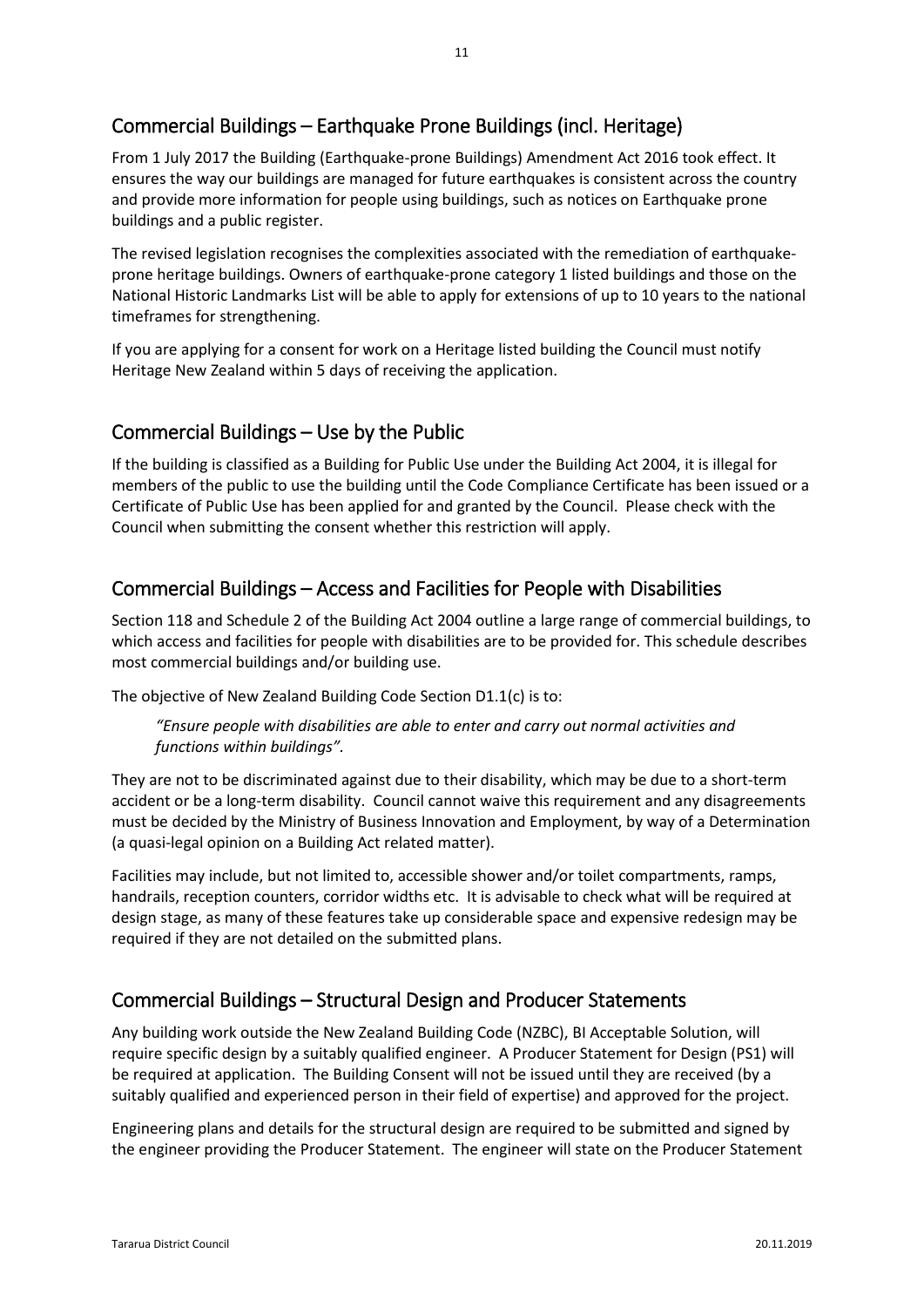that the structural design will achieve the requirements of the NZBC and/or relevant New Zealand Structural Design Standards and any assumptions e.g. ground bearing capacity.

Council may require that the design is peer reviewed to confirm the structural design meets the requirements of the relevant structural standards. This peer review will be regardless of the supply of a PS1. All peer review costs are borne by the applicant.

If site investigation has included a geotechnical investigation and subsequent specific foundation design, that geotechnical report may be subject to a separate peer review.

The Act stipulates that Council must be 'satisfied on reasonable grounds' that any building element or design meets the provisions of the various codes. As such, Council has sole discretion on acceptance of Producers Statements and technical reports.

#### Commercial Buildings – Fire Rating Behaviour and Egress

Fire safety in a commercial building is assessed under the NZBC, C Clauses. Any work in a commercial building will require a fire report (sometimes termed a fire philosophy) detailing compliance with these clauses. This will be required at application stage. Section 112 of the Building Act 2004 must also be addressed for any alterations to an existing building.

Any fire rated construction e.g. walls, floors or ceilings, are to be shown on the plans, sections and construction details provided. The proposed work may be 'just an office fit-out', but this can affect means of escape and the positioning of sprinkler and smoke alarm heads.

Some applications will be sent to Fire and Emergency New Zealand if they meet the criteria outlined in the [New Zealand gazette, No 49 3 May 2012](https://gazette.govt.nz/notice/id/2012-go2694) ( See Page 1406).

#### Commercial Buildings – Lift Requirements

A lift may be required depending on the area of the upper floors or the occupant loads of the upper floors. If the use or occupant load changes, the building will be assessed to determine whether it complies for lift requirements.

#### Commercial Buildings – Trade Waste

Trade waste issues are more likely to arise in industrial and commercial activities where products are being manufactured, processed or refined e.g. meat and dairy processing plants, timber treatment plants, furniture manufacturers etc. However, these issues can also apply to smaller uses such as restaurants, paint shops and truck yards.

The potential discharge will be assessed at consent processing time. However, if you consider that discharges from the proposed premises may require a trade waste permit, please contact the Council early in the process as this may save expensive design review and changes e.g. a truck wash bay and slab may require an oil interceptor sump/trap to contain oil washed from the vehicles. The oil is required to be contained, then collected and disposed of without contaminating the storm water or sewer system.

Tararua District Council has a Trade Waste Bylaw that governs discharges to the sewer system from Industrial and Commercial premises.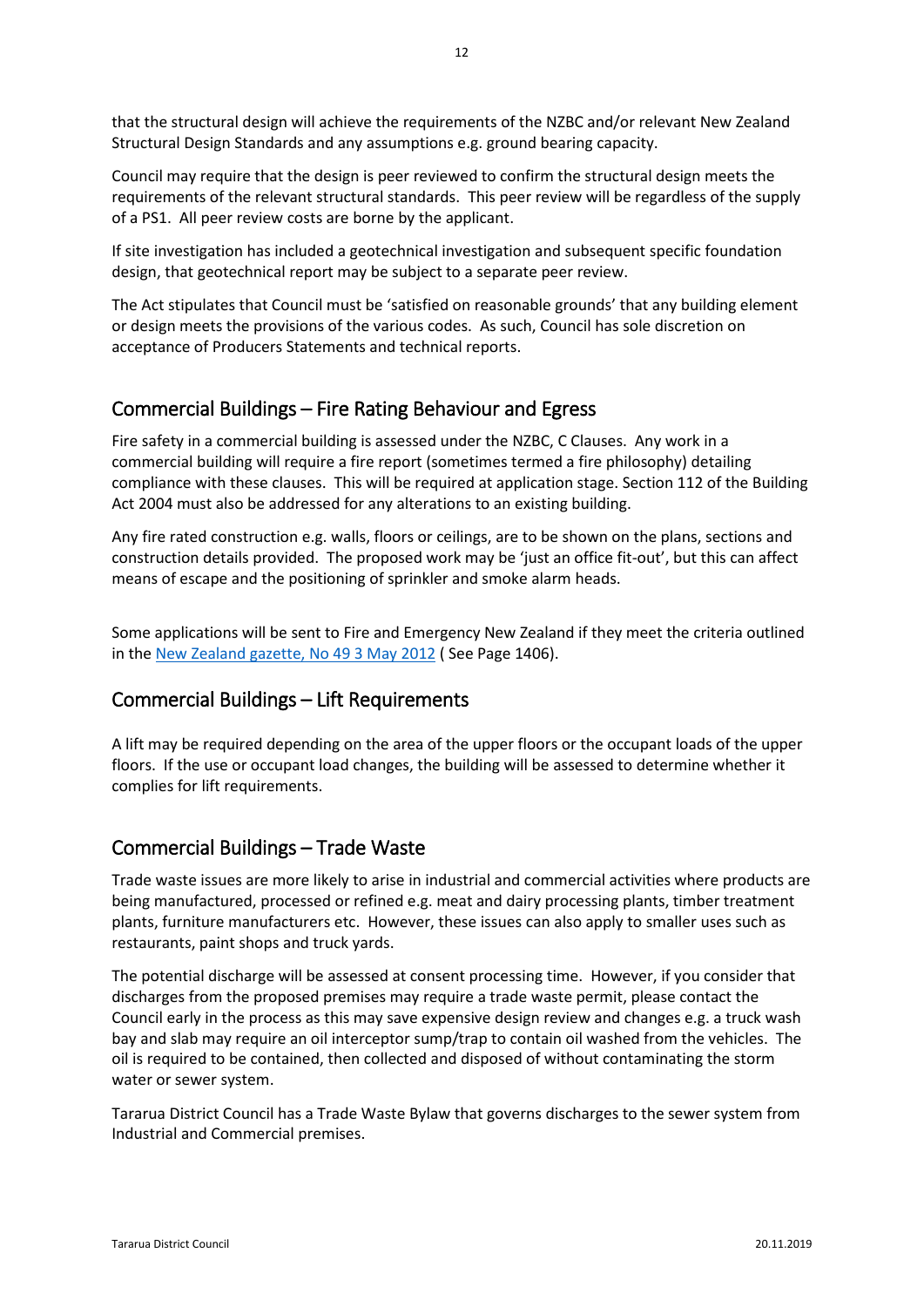#### Commercial Buildings – Health

A Building Consent containing food premises e.g. cafés, restaurants, bars etc., will require approval under the Food Regulations 2015 and the Sale and Supply of Alcohol Act 2012. This will be reviewed at the Building Consent stage.

The use and occupant load of the building will be required to assess the safety and facilities in the building. Most of the previous sections discussed will apply for the consent review and the Environmental Health Officer will require specifications, plans and elevations detailing the following:

- Surface finishes
- Ventilation
- Hand wash facilities
- Cooking and cleaning facilities e.g. sinks, dishwasher
- Grease trap and backflow devices
- Menu specifying type of food being prepared and served

An additional application form is required for a Health Licence before the public is permitted to use the premises.

Hairdressers, Funeral Directors and Camping Grounds also require an application to the Environmental Health and Licensing team for approval.

#### Dams

Regional Councils are required by the Building Act 2004 to accept, process and issue Building Consent applications for large dams within their area.

Large dams are defined as "any dam that impounds more than  $20.000<sup>2</sup>$  of water and has a wall higher than 3 meters". Dams smaller than this are not large dams and are exempt under Schedule 1 of the Building Act 2004.

# Lodging Your Application

Once you have completed your online application form your Building Consent application will be automatically sent to one of our vetting officers.

One of the Vetting Officers will check the application to ensure it meets the required standard. Applications that do not meet the required standard will be rejected. Your application and plans will be returned to you and our Vetting Officer will clearly explain what is required before the application can be accepted.

Once the documentation is in order the application can be lodged. The date that a complete application is received, including the formal vetting process, is the date that the 20-day statutory clock starts. Only GoShift will notify the successful applicant.

## Consent Fees

This depends on the type of application, the cost of work involved and the level of detail provided.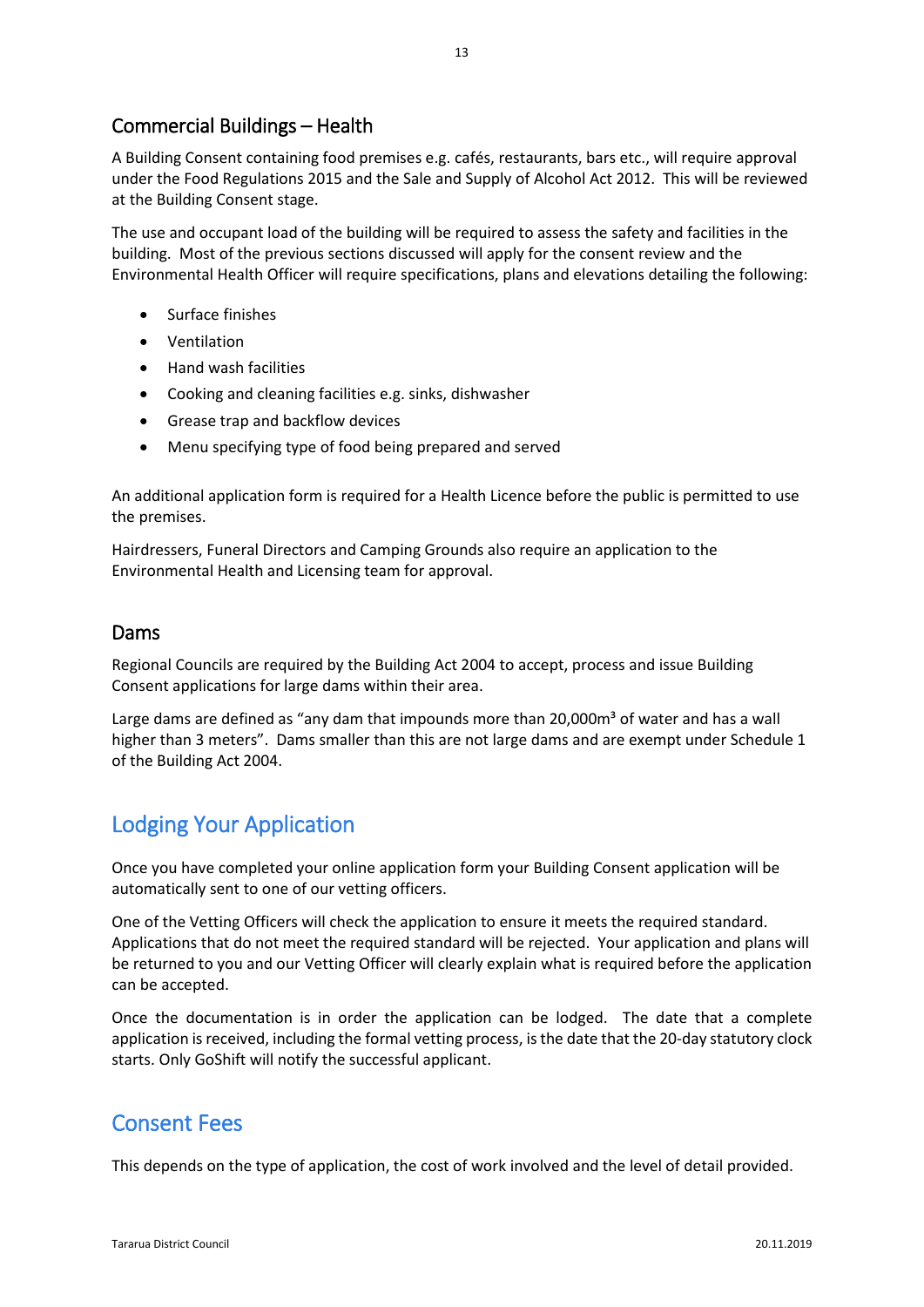Our charges are based on the length of time it takes to process an application and include costs such as:

- Levies payable to MBIE (payable on all applications \$20,444 and over)
- Levies payable to BRANZ (payable on all applications \$20,000 and over)
- Time spent processing the application
- Number of inspections required (type and number vary depending on the project)
- Issue of Code Compliance Certificate
- Issue of Compliance Schedule (if applicable)
- Development contribution (if applicable)
- Vehicle crossing (if applicable)
- Street damage deposits (refundable on completion)
- Water and sewer connection (if applicable)

An estimate of the fees involved may be provided, however the final cost will not be known until the application is processed. If, after you have applied for consent, you decide not to go ahead the Council will require a request to cancel the application in writing from the owner or agent. The Council will calculate how much of the application fee will be returned.

# Timeframes for processing

Once accepted, the Council has 20 working days to process your Building Consent to determine if the Council can grant or refuse the application. A working day is defined in the Building Act 2004 and is Monday to Friday excluding statutory holidays and the days between the 20 December and 10 January inclusive.

The working day 'clock' may be put on hold if further information is required for the Building Officer to ensure your project meets the requirements of the NZBC. The number and length of these deferments is mainly in your control. A fully completed application form with good quality supporting information will help in minimising any deferment delays.

## MultiProof Building Consents – Timeframes for Processing

A MultiProof consent is a Building Consent for a standardised design that is intended to be replicated many times. MultiProof approvals are issued by the Ministry of Business Innovation and Employment.

MultiProof is a statement by the Ministry that a specific set of building plans and specifications complies with the NZBC. Under the Building Act 2004 (as amended in 2009), Building Consent Authorities must accept a MultiProof as evidence of Building Code compliance.

A Building Consent is still needed for a building with MultiProof approval. The role of Building Consent Authorities is to:

- Approve site specific details, including foundations and utilities;
- Ensure that any MultiProof conditions have been met; and
- Undertake normal inspections during construction.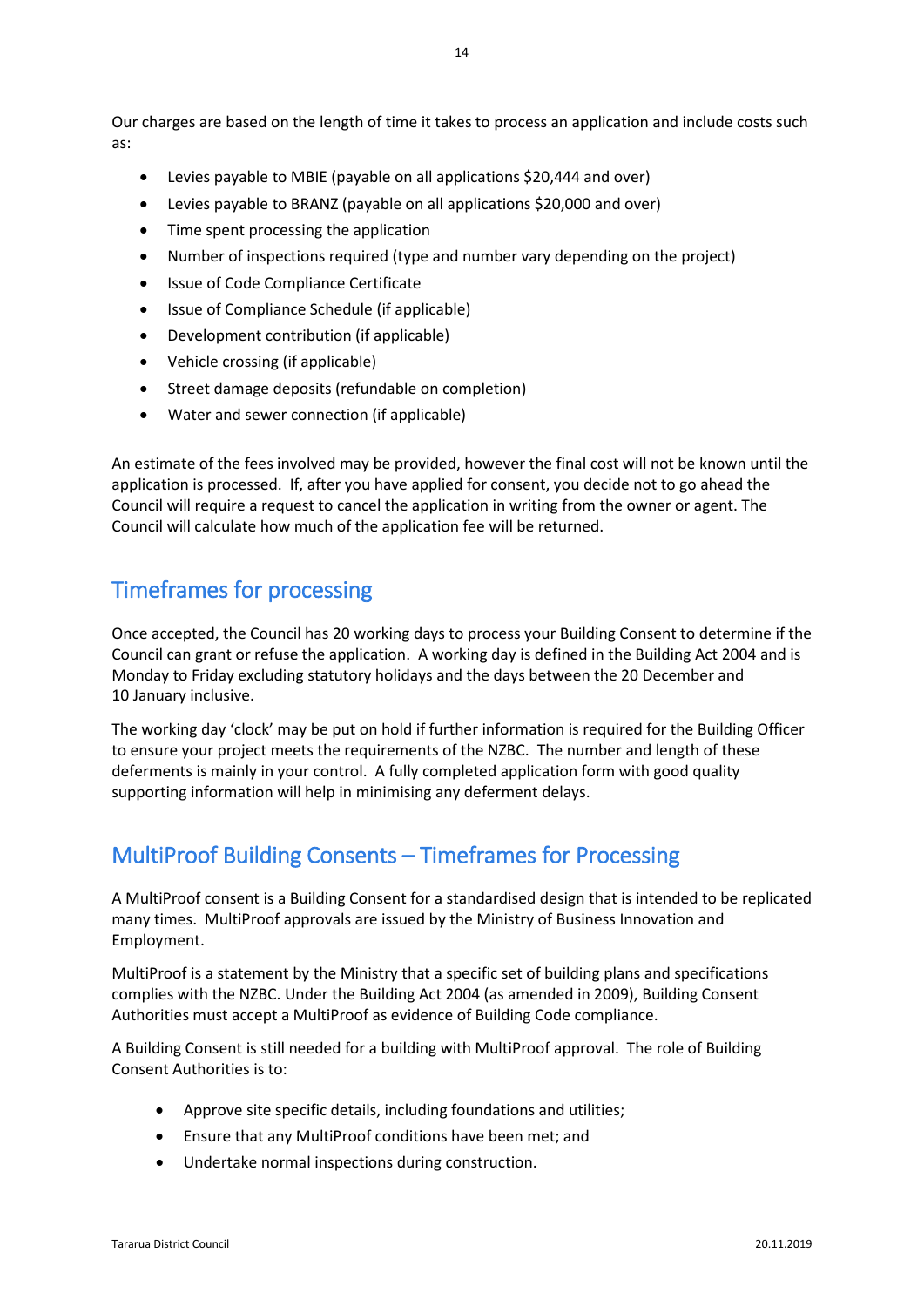# Processing Your Building Consent

### Requirements of the New Zealand Building Code (NZBC)

Once the documentation has been accepted, it will be scrutinised by the Building Department to ensure that when the project is complete it will meet the requirements of the NZBC.

Section 49 of the Building Act 2004 stipulates that the BCA must be satisfied on reasonable grounds that the provisions of the [Building Code](http://www.legislation.govt.nz/act/public/2004/0072/latest/link.aspx?id=DLM162576#DLM162576) would be met if the building work were properly completed in accordance with the plans and specifications that accompanied the application.

However, a building consent authority is not required to grant a building consent until it receives:

- any charge or fee fixed by it in relation to the consent; and
- any levy payable under [section 53.](http://www.legislation.govt.nz/act/public/2004/0072/latest/whole.html#DLM306390)

The Building Code requirements can be met in several ways:

By way of an acceptable solution:

An acceptable solution is a method contained in the compliance documents issued by the Ministry of Business Innovation and Employment. The documents can be found on the department's website:

#### [www.building.govt.nz/compliance-documents](http://www.building.govt.nz/compliance-documents)

A building element constructed in the way specified in the compliance documents is deemed to comply with the requirements of the NZBC.

By way of an alternative solution:

This method of meeting the NZBC requirements is by way of an alternative solution. An alternative solution requires proof of compliance. It is your responsibility to provide the proof, not the Building Consent Authorities task to find it.

#### Who Processes Your Consent?

Your application may need to be seen by several Council officers. For example, Planning, Environmental Health Officer or perhaps a Structural Engineer. Applications with inadequate details will be deferred for further information. No work will be done on your consent until this information is received. The time required for these officers to check your proposal varies and has a bearing on how long it takes before your consent is issued.

The Council utilises the National BCA Competency Assessment System when allocating applications for processing. If the Council does not have the required competencies available we will approach another Building Consent Authority or a Contractor to carry out the assessment. There are no extra charges for this.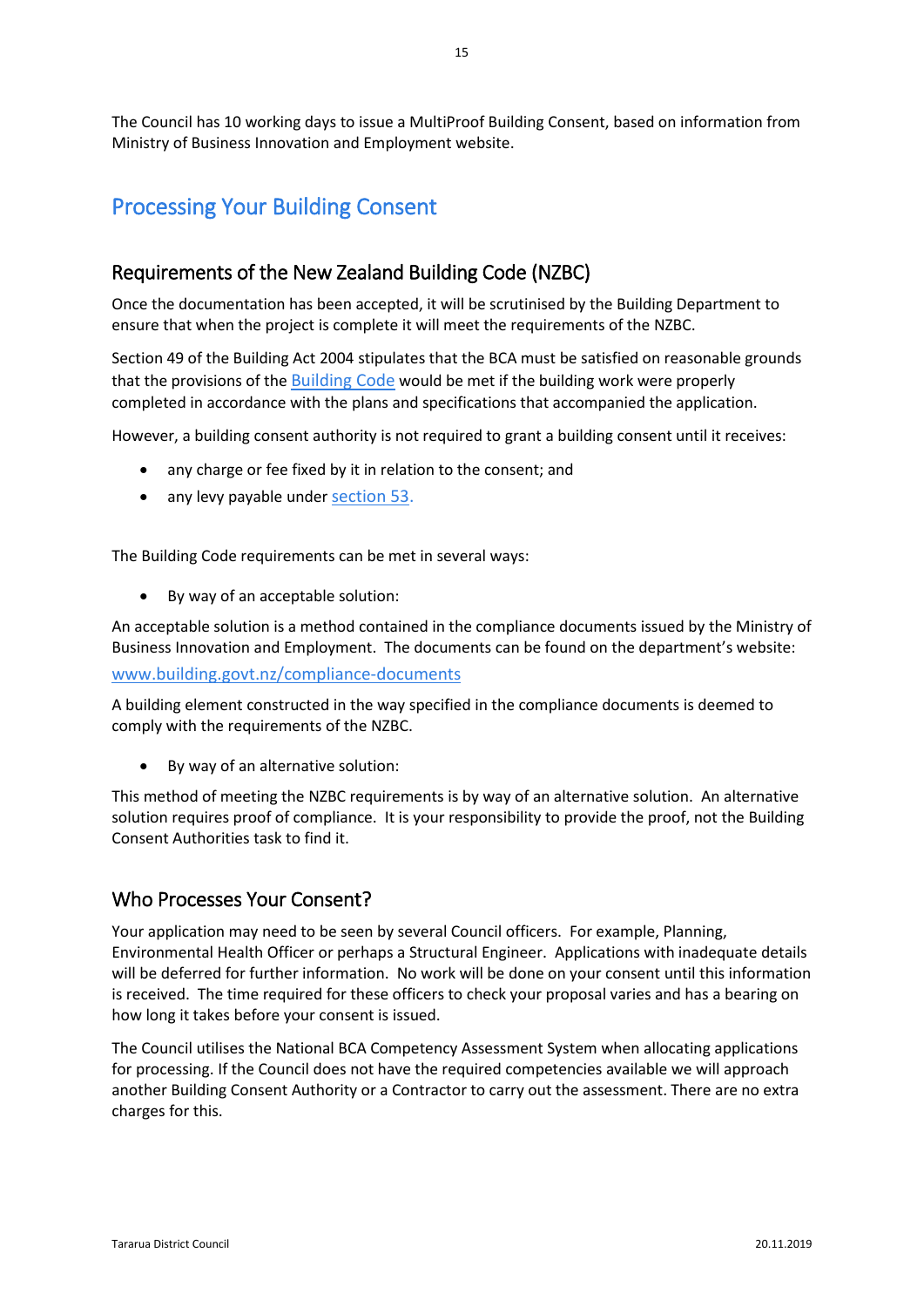#### Resource Management Act Requirements

An important part of the checking of your Building Consent is the identification of any Resource Management Act requirements under the various Plans that contain rules to minimise effects on the environment.

The Plans that will have most influence are the Tararua District Plan and Horizons Regional Plan (for on-site wastewater disposal issues). The Planners check that the building and activity are permitted and comply with the relevant standards such as earthworks, on-site parking, noise, maximum height, shading, outdoor living and service courts, lighting and setbacks.

A building activity that is not a permitted activity, or is a permitted activity but does not comply with the relevant standards, may be required to obtain a Resource Consent as well as a Building Consent to authorise the building consent process and activity. If the Building Consent is ready before the Resource Consent the Building Consent will be issued with a Certificate (Section 37) that prevents the commencement of the building work before the Resource Consent is issued.

#### Council May Refuse to Issue a Building Consent

Occasionally, in cases where Council is not satisfied after requesting further information that either the information has not been supplied within a reasonable timeframe, or the details supplied are not sufficient proof that the work will comply with the Building Code, Council may refuse the Building Consent. A letter explaining the reason the Consent has been refused will be sent to the applicant with an invoice for processing costs.

#### Identifying the Required Inspections

After checking the documentation for conformance with the NZBC, the Building Officer will identify what inspections are required to ensure that the building is erected to comply with the stamped approved plans.

These inspections are at key stages and usually checks are done at a point in the building process that cannot be checked at a later stage. For example, the mesh and reinforcing bars in a concrete floor slab must be checked before the concrete is poured. If such an inspection is missed, it is often impossible to go back and the Building Consent Authority will not be able to issue a Code Compliance Certificate.

As well as the checks by the Council Building Officers, there may be third party inspections required. These will typically be by a geotechnical professional, to confirm ground conditions; an engineer, to confirm the engineering design is being constructed to plan; or an inspection body, such as Fire Protection Inspection Services, to check fire alarm installation. Once again, these inspections must occur at the scheduled stage of the project.

A Building Act condition (s90) will be placed on the consent that stipulates the entitlement for the BCA, or its nominated agent, for the purposes of this section are entitled, at all times during normal working hours or while building work is being done, to inspect

- Land on which building work is being or is proposed to be carried out; and
- Building work that has been or is being carried out on or off the building site; and
- Any building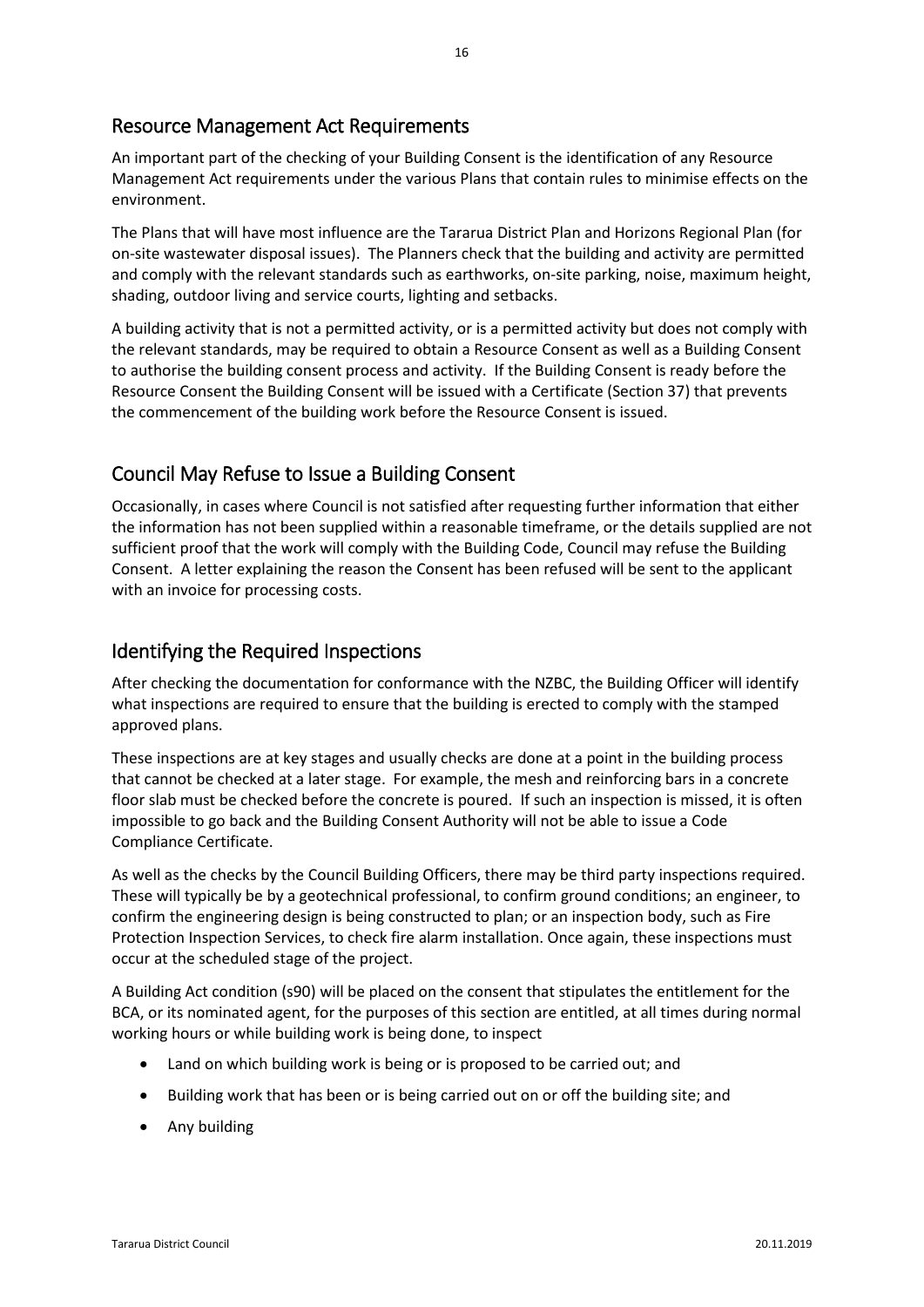#### Granting the consent

This is when all requested information (if any) has been received and the technical check has been completed and the building officer checking the application is *"satisfied on reasonable grounds"* that sufficient information has been provided to adequately demonstrate compliance with the relevant performance provisions of the Building Code. Reasonable grounds means the building officer has been reasonable in any requests for information and that the information is readily available and able to verify compliance. Granting a consent is conditional on enabling the building work to be inspected.

The building consent is granted to the applicant upon the payment of all fees, levies and charges and that all the required conditions have been actioned and/or placed on the consent.

#### Issuing the consent

A building consent will be issued in the prescribed form and will include:

- The Project Information Memorandum (if any),
- A Development Contribution Notice under Section 36 (if any),
- A certificate issued under Section 37 (if any),
- Confirmation that Heritage New Zealand Pouhere Taonga has been notified under Section 39 (if applicable),
- A compliance schedule or amendment to an existing compliance schedule stating the specified systems and performance standards required by the building code (if any).

All building consents are issued on the condition that the BCA, or agents authorised by the BCA, are entitled at all times during normal working hours or while building work is being done to inspect the land or building work.

#### Invoices and Payments

Once your consent has been approved, a letter/email confirming the outcome will be sent to you. An invoice for the balance of payment due will be attached.

#### Council Will Not Grant Your Consent until Fees and Levies Have Been Paid

You can choose to make payment at our Customer Services Centre or via Internet banking and the consent will be issued and sent back you in the manner in which it was received by Council (electronically via the online portal or in hardcopy). You will need to ensure you print out all of the approved documentation and have this onsite for all inspections.

You will be advised if there are any Resource Consent issues that mean the work cannot start (Section 37 Building Act 2004), otherwise once you receive the Building Consent document, work may begin. You should keep the stamped approved document on-site at all times.

#### How long is the Consent Valid?

Work must start within 12 months after the date the consent issued. If work has not started within the 12 months, the consent will automatically lapse and you will need to apply for a new consent.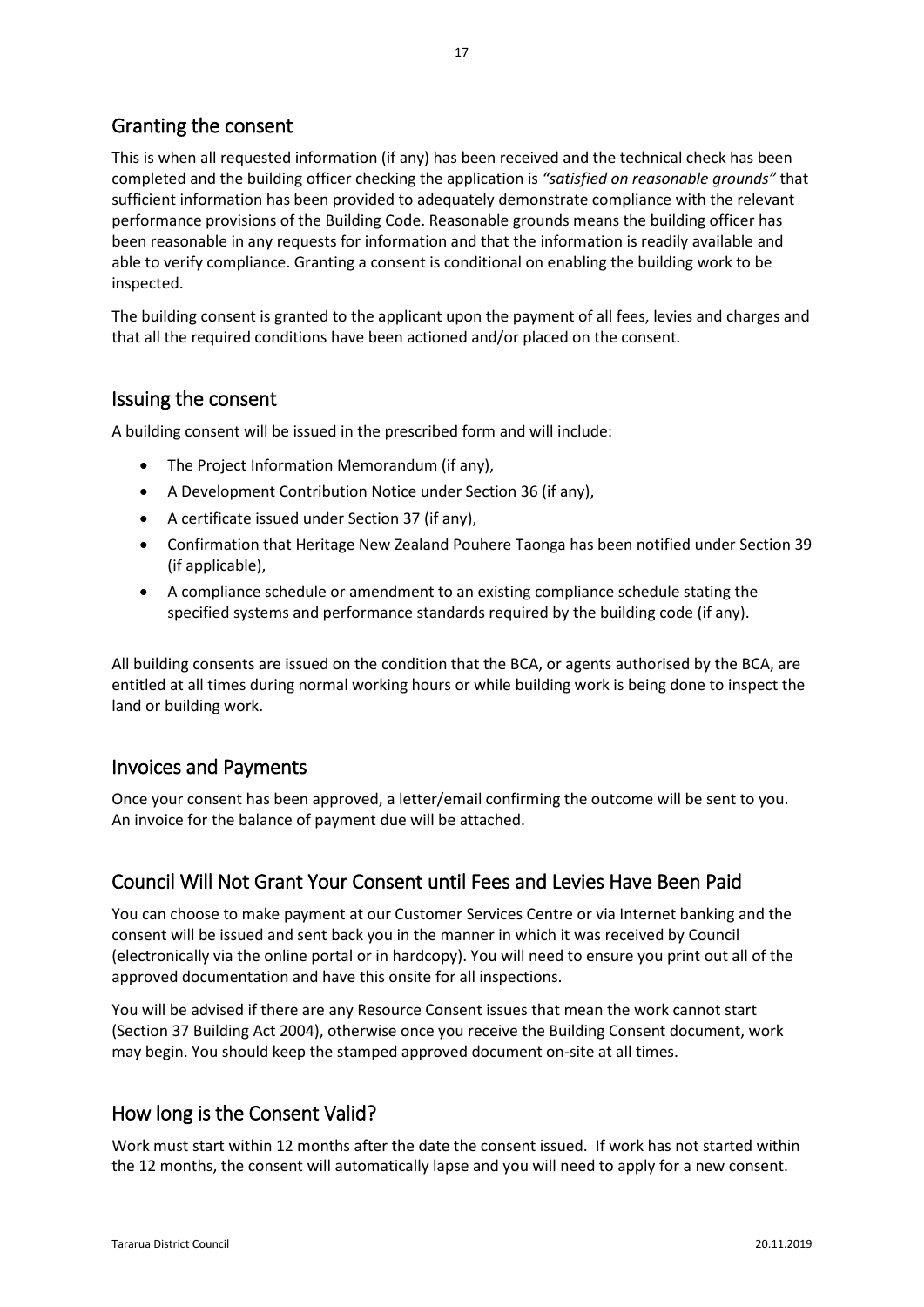You may apply for an extension of time to start the work but your application must be submitted to Council before the lapse date.

Please note that if the project has not been completed and signed off with a Code Compliance Certificate within 24 months of the consent being granted, the Council must at that point make a decision to either issue or decline the Code Compliance Certificate. Please refer to the 'Inspecting and Certifying Building Consent Work booklet for more information.

# Content of Your Building Consent Document

The issued Building Consent will be in a number of sections:

• The Building Consent Authority Building Consent:

This is the document at the front of all documentation. It will have the project address, the type of building project, the legal description of the lot and the date of issue. The attached typed pages will list the Building Consent Conditions and Advice Notes, the schedule of required inspections and a Form 6 – Application for Code Compliance Certificate. The application for a Code Compliance Certificate is to be filled out and returned to Council when the work is completed.

1. The Specifications:

The designer's requirements on what must be used during the build process. For example, '30mpa concrete is to be used when constructing the floor slab'.

2. The Plans:

These will have the Council's approved stamp on them. These are the plans that have been checked against the NZBC requirements and approved as meeting the code. They are the plans that must be used as construction drawings and should be kept on-site at all times. The stamped plans may also contain notes of clarification from the processing officer. An item that is unclear of the plans but explained in the text may be overwritten to ensure it is constructed as the designer intended.

## Complaints or Enquiries

If you require further specific information or you would like to lodge a complaint about the building consent process this can be done either in person, by phone, email or fax. Contact our Customer Service Team in the first instance who will relay your queries or complaints to the appropriate staff member/s.

#### **Determinations**

A determination is a binding decision made by the Ministry of Business, Innovation and Employment. It provides a way of solving disputes or questions about the rules that apply to buildings, how buildings are used, building accessibility and health and safety.

Most determinations are needed because the person applying for the determination disagrees with the Council about the decisions that the Council has made about a building or associated provisions.